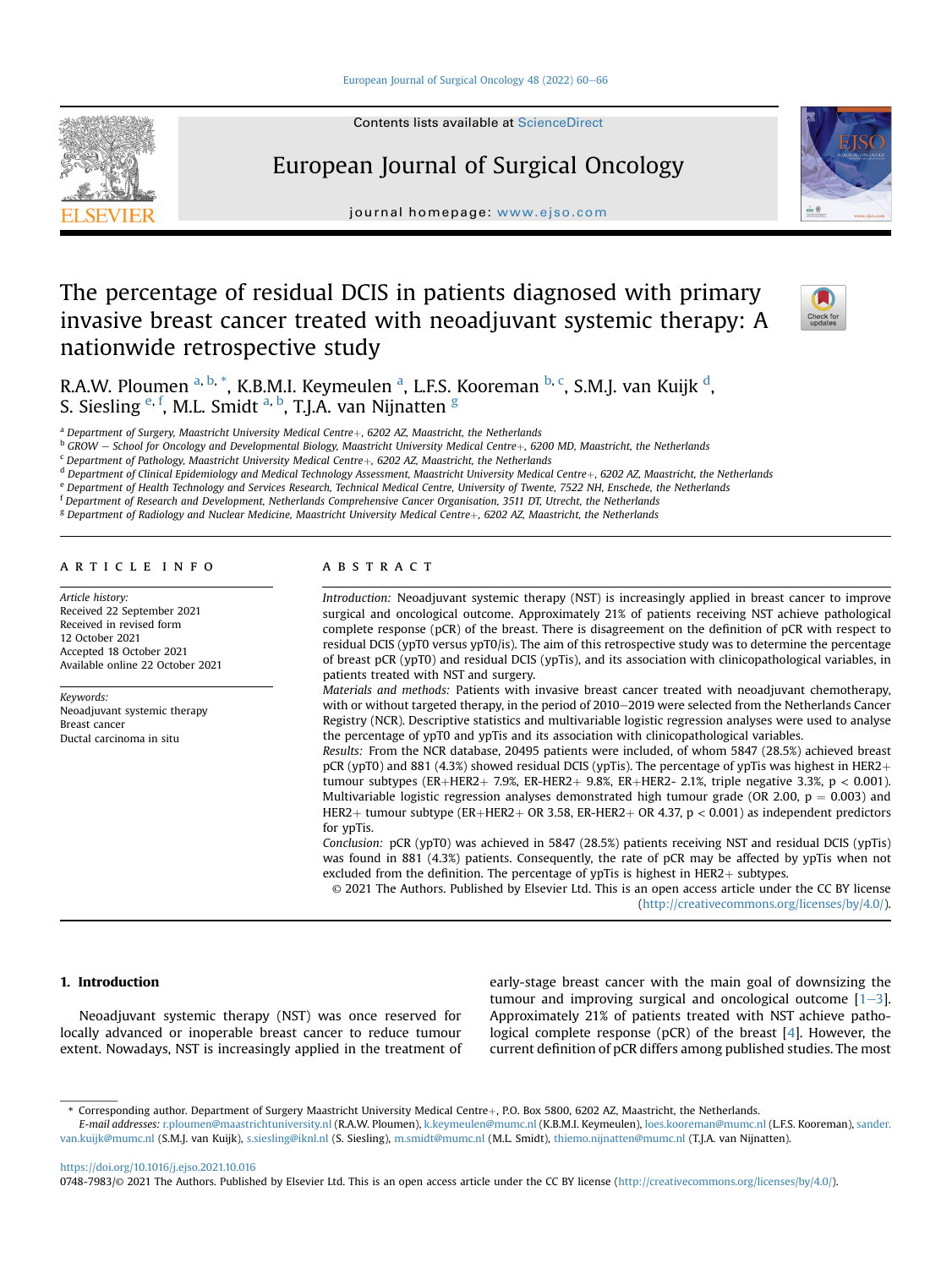| <b>Abbreviations</b> |                                               |  |  |  |
|----------------------|-----------------------------------------------|--|--|--|
| <b>DCIS</b>          | Ductal Carcinoma in Situ                      |  |  |  |
| <b>IKNL</b>          | Netherlands Comprehensive Cancer Organization |  |  |  |
|                      | (NCCO)                                        |  |  |  |
| <b>ISH</b>           | In Situ Hybridization                         |  |  |  |
| <b>NCR</b>           | Netherlands Cancer Registry                   |  |  |  |
| <b>NST</b>           | Neoadjuvant Systemic Therapy                  |  |  |  |
| pCR                  | Pathological Complete Response                |  |  |  |
|                      |                                               |  |  |  |

common interpretation in the literature is the absence of invasive tumour regardless of residual ductal carcinoma in situ (DCIS) (ypT0/is)  $[5-7]$  $[5-7]$  $[5-7]$ . Far fewer studies exclude DCIS from the definition of pCR (ypT0)  $[8-10]$  $[8-10]$  $[8-10]$ .

The percentage of pCR is affected by clinicopathological characteristics [\[11\]](#page-5-4). pCR rates are highest in triple negative and HER2 positive tumours, ranging from 31.1 to 50.3%. In contrast, pCR is only achieved in 7.5–9% of the hormone receptor positive subtypes  $[11–13]$  $[11–13]$  $[11–13]$  $[11–13]$  $[11–13]$ . Previous studies demonstrated improved disease-free and overall survival in case of pCR when compared to non-pCR [[8](#page-5-3)[,11](#page-5-4)[,14\]](#page-6-0). As a result, pCR is used in the literature as a potential surrogate for long-term outcomes [\[5,](#page-5-2)[6\]](#page-5-5). In contrast, a limited number of studies explicitly report the number of patients with residual DCIS (ypTis) and its effect on prognosis remains controversial [[11](#page-5-4)[,15\]](#page-6-1).

In summary, the definition of pCR is inconsistent regarding residual DCIS and its prognostic outcomes may vary [[5](#page-5-2)[,15\]](#page-6-1). In order to clarify the definition, it is important to specifically outline the group of patients with ypTis. Therefore, the aim of the current study was to determine the percentage of ypT0 and ypTis in patients diagnosed with primary invasive breast cancer, treated with NST, in a retrospective nationwide study in the Netherlands. Secondary, clinicopathological variables potentially associated with ypTis were examined.

## 2. Materials and methods

## 2.1. Data source

The Netherlands Comprehensive Cancer Organization (IKNL) provides a nationwide cancer registry (Netherlands Cancer Registry, NCR) in which trained registrars collect data on patient, tumour and treatment characteristics of all newly diagnosed cancer patients, directly from electronic patient files in all Dutch hospitals. After approval of a Committee of Privacy, the collected data can be used in retrospective studies.

#### 2.2. Study population

From the NCR, all patients diagnosed with primary invasive breast carcinoma treated with NST, followed by surgery in the period of 2010-2019, were selected. Exclusion criteria were age under 18 years, male sex, unknown clinical or pathological tumour status, neoadjuvant endocrine or irradiation treatment, or no surgical treatment. Collected data comprise information on patient characteristics (age at diagnosis), tumour characteristics (grade according to Bloom and Richardson, histological type, clinical and pathological TNM stage and oestrogen receptor (ER), progesterone receptor (PR) and human epidermal growth factor receptor 2 (HER2) receptor status) and details on systemic therapy and surgery.

#### 2.3. Neoadjuvant systemic therapy and surgical procedure

Neoadjuvant systemic therapy (NST) consisted of neoadjuvant chemotherapy (NAC) with or without targeted therapy. According to the guideline  $[16-18]$  $[16-18]$  $[16-18]$  $[16-18]$  $[16-18]$ , NAC may be considered in cases with prior indication for adjuvant systemic therapy. In general, this applies to patients with clinical node positive tumour  $(cN+)$  or clinical node negative tumour (cN0) in combination with: (1) tumour size  $> 2$  cm or  $> 1$  cm in patients younger than or equal to 35 years, (2) grade 2 tumours of  $1-2$  cm, or (3) HER2 positive tumour  $>0.5$  cm. Trastuzumab was prescribed as targeted therapy for a total of 1 year, of which partly preoperative. As from 2017, pertuzumab was advised as dual anti-HER2 therapy in case of tumour size  $>2$  cm  $[16-18]$  $[16-18]$  $[16-18]$ . Surgical treatment after NST consisted of breast conserving surgery or mastectomy  $[16-18]$  $[16-18]$  $[16-18]$  $[16-18]$  $[16-18]$ .

#### 2.4. Pathological analysis

Pathological examination was performed locally according to the Dutch guideline. In general, morphology and receptor status were determined in the primary core biopsy samples. Tumour grade was determined on the resection specimen, unless the grade was higher in the biopsy, in which case the highest grade was recorded.

ER and PR receptor status were determined using immunohistochemistry and considered positive if >10% of tumour cells stained positive. HER2 status was examined by immunohistochemistry or in situ hybridization (ISH), or in a combination, following ASCO CAP guidelines  $[16-19]$  $[16-19]$  $[16-19]$  $[16-19]$  $[16-19]$ . When targeted therapy was applied in cases of equivocal HER2 status, these cases were also considered HER2 positive. PR receptor status was not included in ER/HER2 subtype differentiation, but was assured negative in the triple negative subtype.

Morphology was classified as invasive carcinoma of no special type (also known as ductal NOS), invasive lobular carcinoma and other (for example, mucinous adenocarcinoma, metaplastic carcinoma, et cetera). There was no information regarding presence of DCIS in the pre-NST biopsy and therefore no distinction was made between pure invasive breast cancer or invasive breast cancer in the presence of DCIS.

Breast pCR was defined as the absence of both invasive tumour and DCIS in postoperative pathology, classified as ypT0. Postoperative residual DCIS, classified as ypTis, was based on pathology reports from the NCR database and defined as presence of DCIS in the absence of residual invasive tumour. In case of postoperative residual invasive tumour, classified as ypT1-4, there was no information available regarding the presence of DCIS.

#### 2.5. Study objectives

Primary endpoint was the overall percentage of pCR (ypT0) and residual DCIS (ypTis), after NST and surgery, in patients initially diagnosed with invasive breast cancer. Secondary endpoints were the percentage of ypT0 and ypTis per breast cancer subtype and identification of clinicopathological variables associated with ypTis.

#### 2.6. Statistical analysis

We performed statistical analyses using the Statistical Package for the Social Sciences (SPSS, version 26, Armonk, New York). Descriptive analyses were used to summarize baseline patient and tumour characteristics and to calculate the percentage of ypT0 and ypTis after NST and surgery, overall and per invasive tumour subtype. Patients were divided into four subgroups based on receptor status, namely  $ER+HER2+$ ,  $ER+HER2+$ ,  $ER+HER2-$  and triple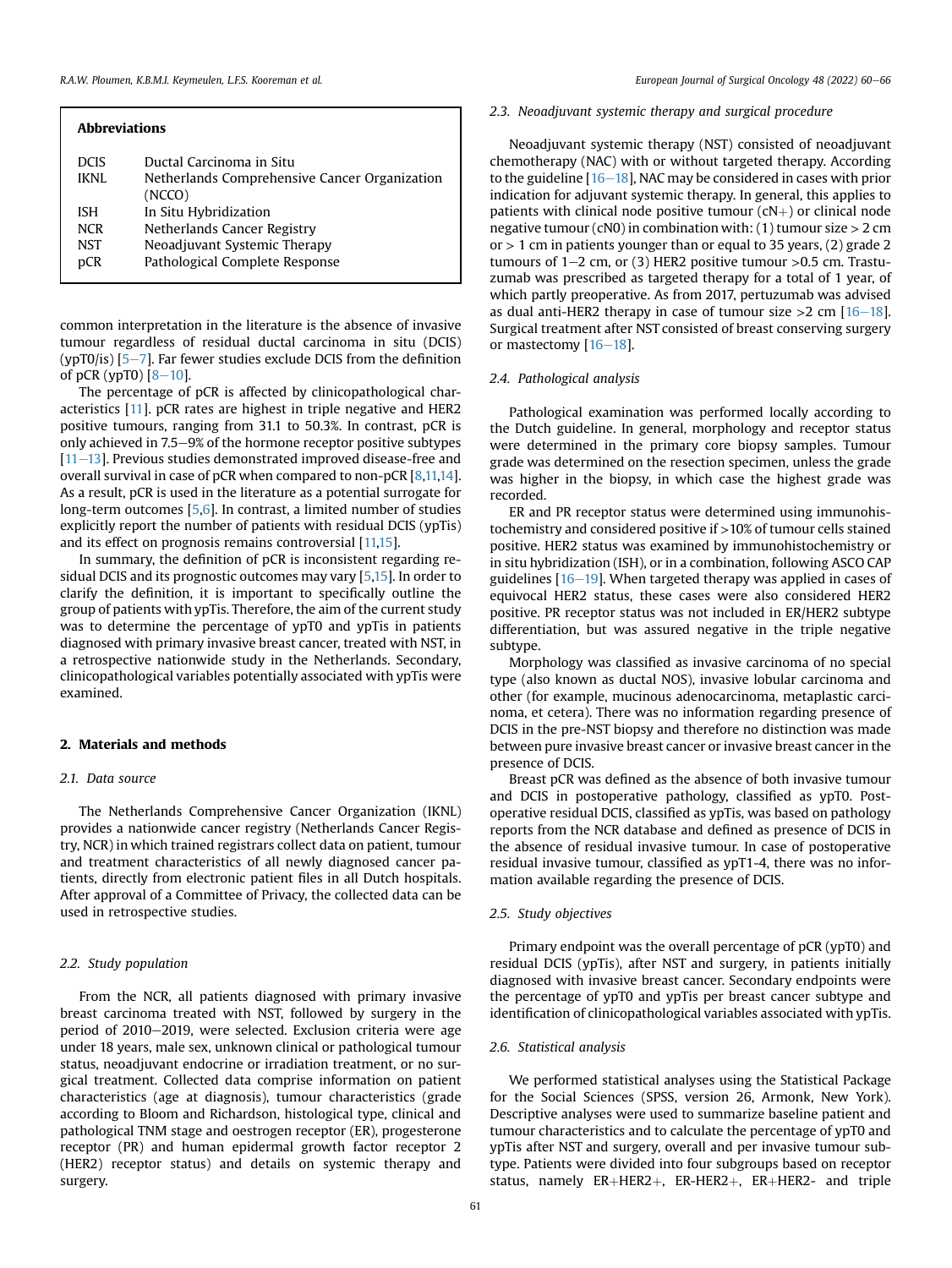negative. Pearson's  $x^2$  test was used to test for differences in the percentage of ypT0, ypTis and ypT1-4 between the invasive tumour subtypes. Univariable logistic regression analysis was performed to determine clinicopathological variables associated with the odds of ypTis. Subsequently, multivariable logistic regression analyses were performed to adjust for possible confounders. Cases with missing data were excluded from multivariable logistic regression analyses. A p-value of  $\leq$ 0.05 was considered statistically significant.

# 3. Results

In the period of  $2010-2019$ , 20 929 women received NST for a total of 21 488 primary invasive breast tumours in the Netherlands. After exclusion of ineligible patients, 20 495 patients were included in the study population [\(Fig. 1\)](#page-2-0).

# 3.1. General characteristics and postoperative pathology

An overview of patient and tumour characteristics is shown in [Table 1.](#page-3-0) The median age was 50 years. The majority of patients was diagnosed with cT2 tumour (56.4%), followed by cT3 (18.9%), cT1 (16.9%) and 7.8% cT4. Clinical nodal status was 1 in 47.4%, 0 in 41.6% and  $2-3$  in 11% of the patients. Most common tumour subtype was  $ER+HER2- (47.8%)$  and most common morphology was invasive carcinoma of no special type (83.5%). Of the total of 5747 HER2 $+$ tumours, 5544 (96.5%) were additionally treated with targeted therapy. Postoperative pathology results are shown in [Table 2](#page-3-1). After NST and surgery, 5847 patients (28.5%) achieved pCR (ypT0) and another 881 patients (4.3%) had ypTis.

# 3.2. Association of invasive tumour subtype, morphology and postoperative pathology

<span id="page-2-0"></span>[Fig. 2](#page-4-0) shows the percentages of ypT0, ypTis and ypT1-4 per tumour subtype. The percentage of pCR was significantly different between the tumour subtypes and highest in  $ER-HER2+$  subtype (63.8%,  $p < 0.001$ ). The percentage of ypTis in HER2+ subtypes is significantly higher than in the  $ER+HER2$ -and triple negative subtype (7.9–9.8% compared to 2.1% and 3.3%, respectively,  $p < 0.001$ ). Of the total of 5747 HER2+ tumours, 5544 (96.5%) were additionally treated with targeted therapy. HER2 $+$  patients not receiving targeted therapy had a lower percentage of pCR (11.7% compared to 49.3%) and ypTis (1.3% compared to 9.0%). In addition, these patients had a significantly higher percentage of residual invasive tumour [\(Appendix A,](#page-5-6) [Table A.1\)](#page-5-7). The percentage of ypT0 and ypTis was lower in lobular carcinoma compared to invasive carcinoma of no special type (7.8% and 1.1% compared to 30.6% and 4.7%,  $p < 0.001$ ) [\(Fig. 3\)](#page-4-1).

# 3.3. Association of clinicopathological variables and ypTis

Multivariable logistic regression analysis demonstrated higher tumour grade as an independent predictor of ypTis (grade 2 versus 1: OR 1.993, p = 0.003, grade 3 versus 1: 2.003, p = 0.003) [\(Table 3\)](#page-5-8).  $HER2+$  tumour subtypes were the most important predictors of ypTis with an odds ratio of 3.577 for  $ER+HER2+$  and an odds ratio of 4.365 for ER-HER2+ ( $p < 0.001$ ). Lobular carcinoma was associated with significant lower odds for ypTis (OR 0.345,  $p < 0.001$ ).

# 4. Discussion

The aim of this study was to examine the percentage pCR (ypT0) and residual DCIS (ypTis), in patients with invasive breast cancer treated with NST. In our nationwide retrospective database concerning 20 495 patients, 5874 patients (28.5%) achieved ypT0 and 881 patients (4.3%) demonstrated ypTis. The percentage of ypTis was highest in the HER2 $+$  invasive tumour subtypes (ranging  $7.9 - 9.8%$ ).

To the best of our knowledge, this is the first nationwide study focusing on the incidence of ypTis in patients treated with NST for invasive breast cancer. We found ypTis in 4.3% of all patients, which is consistent with the reported outcomes in previous studies. Jones et al. [\[9](#page-5-9)] observed ypTis in 5% of 435 patients treated with NAC and Von Minckwitz et al. [\[15](#page-6-1)] performed a pooled analysis of 7 clinical trials ( $n = 6377$ ) in which 6.4% of patients showed ypTis. Sun et al. [ $20$ ] analysed 280 HER2+ patients receiving NST and demonstrated ypTis in 17.9% of all patients. Except for the fact that they selected a  $HER2+ study population, there is no explanation for this higher$ rate of ypTis and the authors do not discuss this further. In comparison to the previous literature, a significantly larger number of



Fig. 1. Flowchart of patient selection.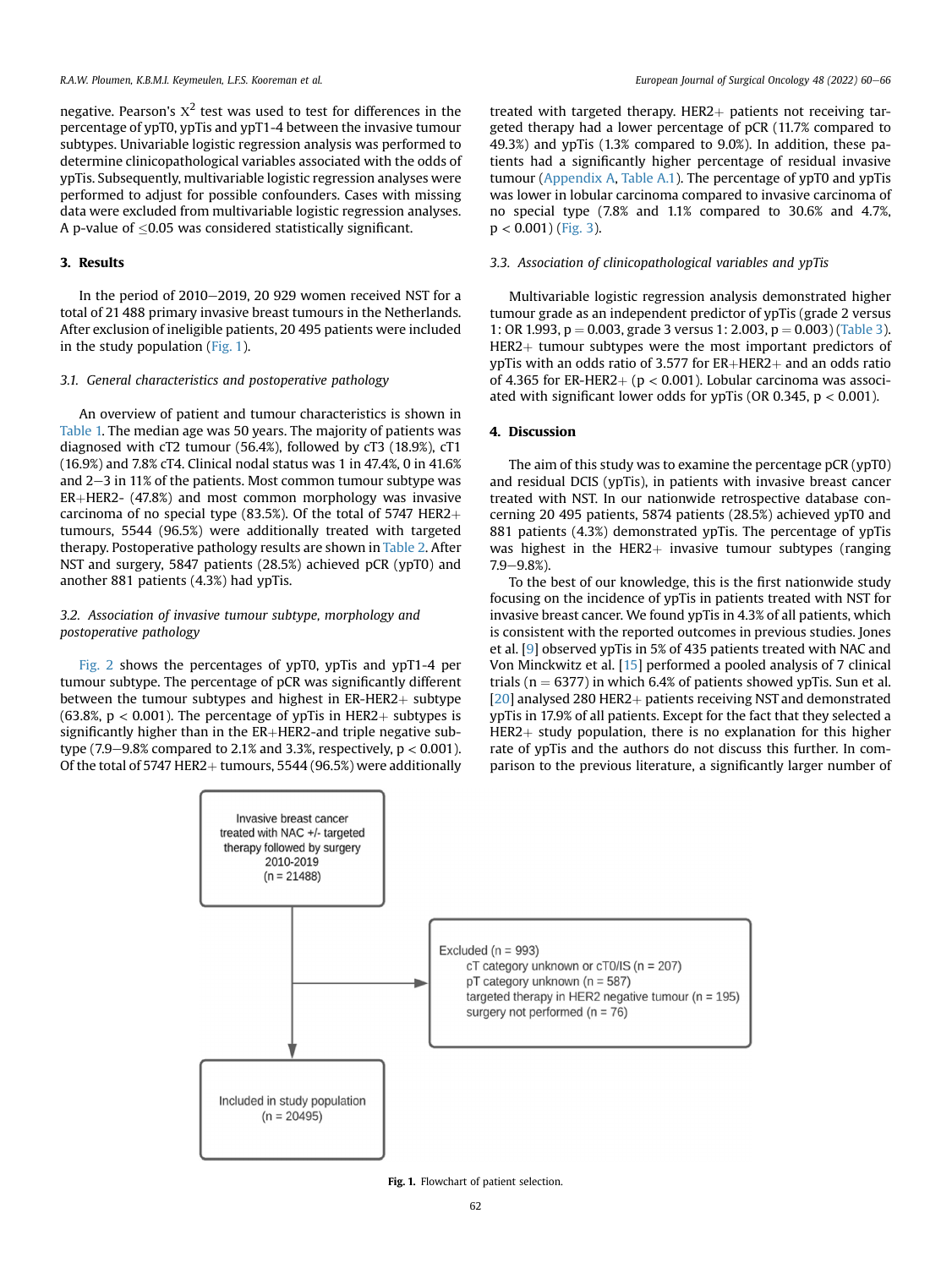#### <span id="page-3-0"></span>Table 1

Patient and tumour characteristics.

| Characteristics        |                                           | Overall study sample<br>$(n = 20495)$<br>N(%) |  |  |
|------------------------|-------------------------------------------|-----------------------------------------------|--|--|
|                        | Age in years, median [range]              | 50 [18-89]                                    |  |  |
| Year of inclusion      |                                           |                                               |  |  |
|                        | 2010-2013                                 | 4939 (24.1)                                   |  |  |
|                        | 2014-2016                                 | 6953 (33.9)                                   |  |  |
|                        | 2017-2019                                 | 8603 (42.0)                                   |  |  |
| Clinical tumour status |                                           |                                               |  |  |
|                        | T1                                        | 3470 (16.9)                                   |  |  |
|                        | T <sub>2</sub>                            | 11555 (56.4)                                  |  |  |
|                        | T <sub>3</sub>                            | 3880 (18.9)                                   |  |  |
|                        | T <sub>4</sub>                            | 1590 (7.8)                                    |  |  |
| Tumour grade           |                                           |                                               |  |  |
|                        | 1                                         | 1213 (8.4)                                    |  |  |
|                        | $\overline{2}$                            | 6996 (48.6)                                   |  |  |
|                        | 3                                         | 6184 (43.0)                                   |  |  |
|                        | Unknown                                   | 6102                                          |  |  |
| Tumour subtype         |                                           |                                               |  |  |
|                        | $ER + HER2 +$                             | 3476 (17.3)                                   |  |  |
|                        | $ER-HER2+$                                | 2271 (11.3)                                   |  |  |
|                        | $ER + HER2 -$                             | 9614 (47.8)                                   |  |  |
|                        | Triple negative<br>Unknown                | 4749 (23.7)<br>385                            |  |  |
|                        |                                           |                                               |  |  |
| Clinical nodal status  |                                           |                                               |  |  |
|                        | 0                                         | 8485 (41.6)                                   |  |  |
|                        | 1                                         | 9652 (47.4)                                   |  |  |
|                        | $2 - 3$<br>Unknown                        | 2244 (11.0)<br>114                            |  |  |
|                        |                                           |                                               |  |  |
| Multifocality          |                                           | 315 (1.5)                                     |  |  |
| Morphology             |                                           |                                               |  |  |
|                        | No special type                           | 17123 (83.5)                                  |  |  |
|                        | Lobular                                   | 1852 (9.0)                                    |  |  |
|                        | Other                                     | 1520 (7.5)                                    |  |  |
|                        | Neoadjuvant targeted therapy <sup>a</sup> | 5544 (96.5)                                   |  |  |
| Surgery                |                                           |                                               |  |  |
|                        | Breast conserving therapy                 | 10422 (50.9)                                  |  |  |
|                        | Mastectomy                                | 9558 (46.6)                                   |  |  |
|                        | <b>Both</b>                               | 515(2.5)                                      |  |  |

<span id="page-3-2"></span> $a$  (in case of HER2+ disease).

patients were included in the current study, making it possible to specifically outline and examine the group of patients with ypTis.

It is of great importance to distinguish between ypT0 and ypTis, not only to clarify the definition of pCR, but also in the context of recent research on omitting surgery after NST. Several studies are investigating whether it is possible to eliminate breast surgery after

<span id="page-3-1"></span>

| Table 2                                                          |
|------------------------------------------------------------------|
| Postoperative pathology results in the overall study population. |

| Pathology |        | Overall study sample<br>$n = 20495$<br>N(%) |
|-----------|--------|---------------------------------------------|
| ypT       |        |                                             |
|           | 0(pCR) | 5847 (28.5)                                 |
|           | is     | 881 (4.3)                                   |
|           |        | 8110 (39.6)                                 |
|           | 2      | 4123 (20.1)                                 |
|           | 3      | 1277(6.2)                                   |
|           | 4      | 257(1.3)                                    |

NST in subgroups with high pCR rates, for example by measuring response in image-guided biopsies  $[20-22]$  $[20-22]$  $[20-22]$  $[20-22]$ . In this case, it is important to identify patients with ypTis, as this could be a nidus for recurrence. With regard to the axilla, a study by Kahler-Ribeiro-Fontana et al. demonstrated that a sentinel node biopsy is acceptable in clinically node positive patients who become cN0 after NST [[23](#page-6-4)]. In addition, outlining patients with ypTis is interesting to further investigate the effect of ypTis on prognosis [[24\]](#page-6-5). Cortazar et al. demonstrated no difference in event-free and overall survival between the pCR definitions ypT0 ypN0 and ypT0/is ypN0 in the CTneoBC pooled analysis [\[11](#page-5-4)]. In contrast, Von Minckwitz et al. [[15\]](#page-6-1) showed a lesser disease-free survival of patients with ypTis ypN0 compared to ypT0 ypN0 in a pooled analysis of seven randomized trials ( $n = 6377$ ).

In comparison to previous studies reporting patients with ypTis, this is the first study to focus on its association with clinicopathological variables. Tumour subtype analysis shows  $HER2 +$  subtypes achieve the highest percentage of ypTis, ranging from 7.9 to 9.8%. This is in line with a study by von Minckwitz et al. [[15\]](#page-6-1), which showed HER2 $+$  subtype was most prevalent in the group of patients with ypT0/is, however, they did not distinguish ypTis from  $v$ pT0. The association between HER2 $+$  invasive breast cancer and higher rates of ypTis can be explained by the higher incidence of additional DCIS to HER2 $+$  invasive breast cancer compared to the HER2- and triple negative subtypes [\[25,](#page-6-6)[26](#page-6-7)]. Moreover, our multivariable logistic regression analysis demonstrated higher tumour grade as an independent predictor for ypTis. HER2 positivity and higher tumour grade are associated with better response to NST in invasive breast cancer [[12,](#page-6-8)[27,](#page-6-9)[28\]](#page-6-10). A subsequent hypothesis would be that ypTis is most common in invasive tumours with frequent additional DCIS and high rates of pCR. This is in line with our multivariable logistic regression analysis showing that lobular carcinoma was associated with lower odds for ypTis and previous literature demonstrating a lower pCR rate in this morphological subtype  $[29-31]$  $[29-31]$  $[29-31]$  $[29-31]$ . However, this hypothesis does not consider the possible effect of NST on DCIS. Because of its non-invasive characteristics, it was previously believed in literature that DCIS responds poorly to NST [\[32\]](#page-6-12). In contrast, recent studies do show response of DCIS to NST in a certain amount [\[10](#page-5-10)[,33\]](#page-6-13). Groen et al. investigated 138 patients with additional DCIS on pretreatment biopsy in  $HER2+$  invasive breast cancer and showed complete eradication of DCIS in 46% of patients treated with NST [[34](#page-6-14)]. Von Minckwitz et al. demonstrated 50.8% of invasive tumours with adjacent DCIS showing complete eradication of DCIS after NST [[10\]](#page-5-10). The degree of response of DCIS to NST affects the percentage of pCR and ypTis and is therefore of interest to investigate further.

The strengths of this nationwide database study are the large number of patients and the various clinicopathological variables included, that enabled evaluation of potential correlation with ypTis. In contrast, there are a few relevant limitations to mention. Due to the lack of information on DCIS in the pre-NST biopsy, it is not possible to distinguish between pure invasive breast cancer or invasive breast cancer in the presence of DCIS. In addition, there is no information on the percentage of DCIS in case of residual invasive tumour. This would be interesting to examine in the context of the effect of NST on DCIS, however, the primary aim of this study was to determine the percentage of ypTis in a nationwide study. Moreover, it is not possible to complete all missing data due to the nature of the dataset obtained from the NCR. In particular tumour grade was poorly recorded in a subset of patients. Missing data may affect the multivariable logistic regression analyses, though this is not expected in such a large cohort. Lastly, this dataset does not contain information on chemotherapy or targeted therapy regimen, dosage or duration.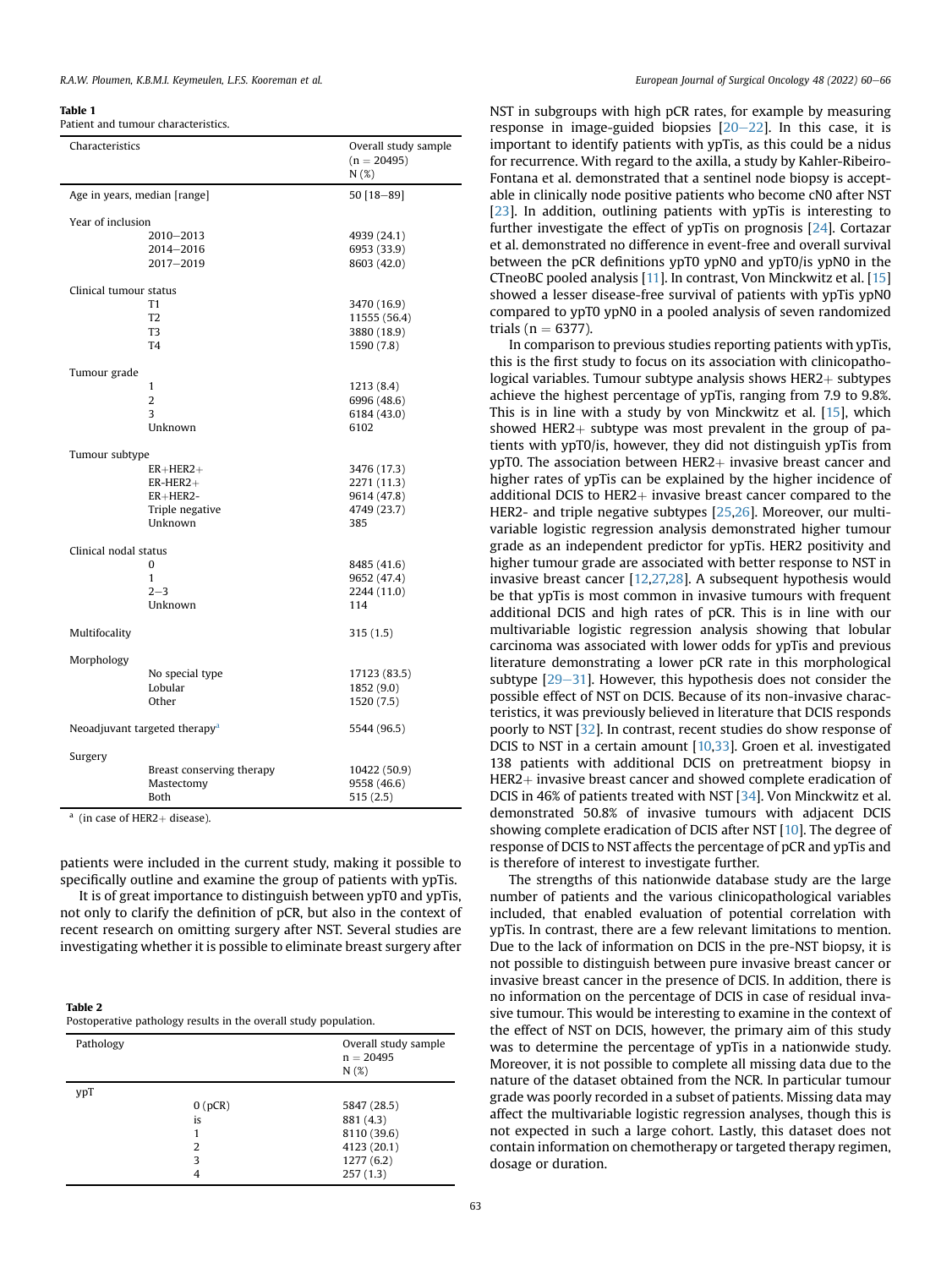<span id="page-4-0"></span>

Fig. 2. Percentages of ypT0, ypTis and ypT1-4 per tumour subtype.

<span id="page-4-1"></span>

Fig. 3. Percentages of ypT0, ypTis and ypT1-4 per tumour morphology.

# 5. Conclusion

In conclusion, in this large nationwide study 28.5% of patients achieved pCR (ypT0) and 4.3% showed residual DCIS (ypTis) after treatment with NST and surgery. The percentage of ypTis is highest in HER2 $+$  tumour subtypes, up to 9.8%. This should be considered in future clinical decision making as well as future trials regarding response to NST.

# Funding and role of the funding source

R. Ploumen received a salary from the Jules Coenegracht Sr. Foundation (Grant Number: 30943539 N). The foundation had no involvement in study design, data collection, data analysis or submission for publication.

#### CRediT authorship contribution statement

R.A.W. Ploumen: Conceptualization, Methodology, Validation, Formal analysis, Investigation, Resources, Writing  $-$  original draft, Writing – review & editing, Visualization, Funding acquisition. K.B.M.I. Keymeulen: Conceptualization, Writing  $-$  review  $\&$  editing, Visualization. L.F.S. Kooreman: Conceptualization, Investigation, Writing – review & editing, Visualization. S.M.J. van Kuijk: Formal analysis, Investigation, Writing  $-$  review & editing, Visualization. S. Siesling: Validation, Resources, Writing  $-$  review &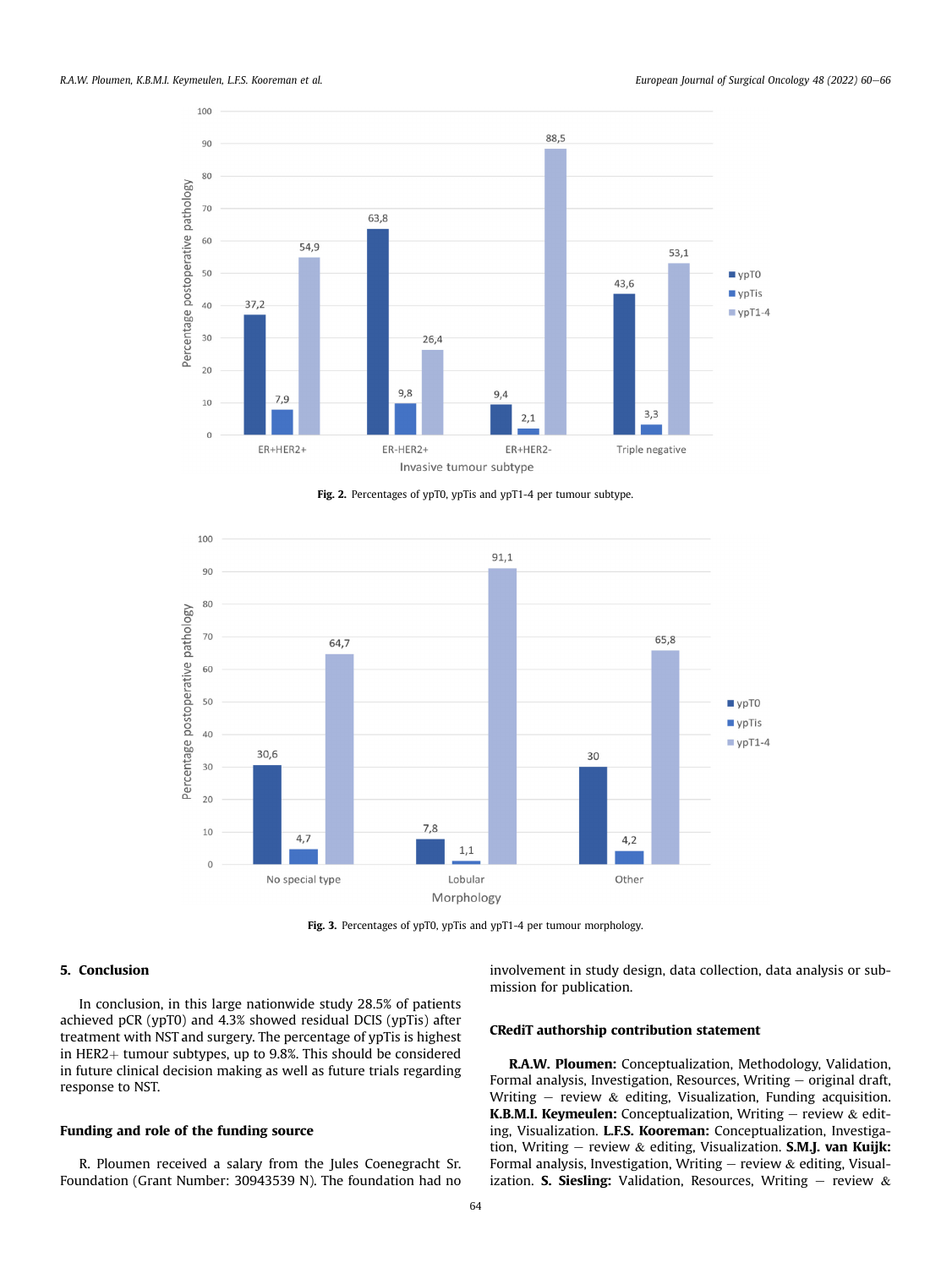#### <span id="page-5-8"></span>Table 3

Univariable and multivariable regression analyses of ypTis.

|                               |                 | Univariable Analysis |                 | Multivariable Analysis |           |                 |         |
|-------------------------------|-----------------|----------------------|-----------------|------------------------|-----------|-----------------|---------|
|                               |                 | <b>OR</b>            | 95% CI          | P Value                | <b>OR</b> | 95% CI          | P Value |
| Age                           |                 |                      |                 |                        |           |                 |         |
|                               | $<$ 35          | $1$ [ref]            |                 |                        | $1$ [ref] |                 |         |
|                               | $35 - 49$       | 0.761                | $0.585 - 0.990$ | 0.042                  | 0.874     | $0.624 - 1.223$ | 0.432   |
|                               | $50 - 74$       | 0.716                | $0.552 - 0.928$ | 0.011                  | 0.877     | $0.630 - 1.219$ | 0.435   |
|                               | >75             | 0.855                | $0.433 - 1.687$ | 0.651                  | 0.636     | $0.262 - 1.543$ | 0.317   |
| Year of diagnosis             |                 |                      |                 |                        |           |                 |         |
|                               | 2010-2013       | $1$ [ref]            |                 |                        | $1$ [ref] |                 |         |
|                               | 2014-2016       | 1.275                | $1.053 - 1.543$ | 0.013                  | 1.026     | $0.767 - 1.372$ | 0.863   |
|                               | 2017-2019       | 1.381                | $1.151 - 1.657$ | 0.001                  | 0.979     | $0.742 - 1.291$ | 0.880   |
| Clinical tumour status        |                 |                      |                 |                        |           |                 |         |
|                               | T1              | $1$ [ref]            |                 |                        | $1$ [ref] |                 |         |
|                               | T <sub>2</sub>  | 1.008                | $0.835 - 1.218$ | 0.932                  | 1.069     | $0.851 - 1.343$ | 0.568   |
|                               | T <sub>3</sub>  | 1.095                | $0.875 - 1.369$ | 0.428                  | 1.237     | $0.928 - 1.649$ | 0.147   |
|                               | T <sub>4</sub>  | 1.002                | $0.745 - 1.346$ | 0.992                  | 1.216     | $0.818 - 1.807$ | 0.334   |
| Tumour grade                  |                 |                      |                 |                        |           |                 |         |
|                               | 1               | $1$ [ref]            |                 |                        | $1$ [ref] |                 |         |
|                               | $\overline{2}$  | 2.291                | $1.478 - 3.550$ | < 0.001                | 1.993     | $1.266 - 3.136$ | 0.003   |
|                               | 3               | 2.731                | $1.763 - 4.230$ | < 0.001                | 2.003     | $1.262 - 3.180$ | 0.003   |
| Tumour subtype                |                 |                      |                 |                        |           |                 |         |
|                               | $ER+HER2-$      | $1$ [ref]            |                 |                        | $1$ [ref] |                 |         |
|                               | $ER+HER2+$      | 3.908                | $3.248 - 4.703$ | < 0.001                | 3.577     | $2.836 - 4.511$ | < 0.001 |
|                               | $ER$ -HER2+     | 4.948                | $4.069 - 6.017$ | < 0.001                | 4.365     | $3.387 - 5.624$ | < 0.001 |
|                               | Triple negative | 1.551                | $1.256 - 1.916$ | < 0.001                | 1.312     | $0.995 - 1.728$ | 0.054   |
| Morphology                    |                 |                      |                 |                        |           |                 |         |
|                               | No special type | $1$ [ref]            |                 |                        | $1$ [ref] |                 |         |
|                               | Lobular         | 0.224                | $0.143 - 0.349$ | < 0.001                | 0.345     | $0.196 - 0.608$ | < 0.001 |
|                               | Other           | 0.900                | $0.694 - 1.168$ | 0.429                  | 1.009     | $0.701 - 1.450$ | 0.963   |
| Clinical nodal status         |                 |                      |                 |                        |           |                 |         |
|                               | N <sub>0</sub>  | $1$ [ref]            |                 |                        | $1$ [ref] |                 |         |
|                               | N <sub>1</sub>  | 0.920                | $0.797 - 1.062$ | 0.256                  | 0.855     | $0.710 - 1.029$ | 0.097   |
|                               | $N2-3$          | 1.021                | $0.816 - 1.277$ | 0.854                  | 0.824     | $0.621 - 1.095$ | 0.183   |
| Targeted therapy <sup>a</sup> |                 | 3.736                | $3.257 - 4.284$ | < 0.001                |           |                 |         |

<span id="page-5-11"></span> $a$  Excluded from multivariable analyses due to collinearity with tumour subtype.

editing. M.L. Smidt: Conceptualization, Methodology, Validation, Investigation, Resources, Writing  $-$  original draft, Writing  $-$  review & editing, Visualization, Supervision, Project administration, Funding acquisition. T.J.A. van Nijnatten: Conceptualization, Methodology, Validation, Formal analysis, Investigation, Resources, Writing  $-$  original draft, Writing  $-$  review & editing, Visualization, Supervision, Funding acquisition.

#### Declaration of competing interest

<span id="page-5-6"></span>None declared.

#### 6. Appendix A

<span id="page-5-7"></span>

| Postoperative pathology results in HER2+ patients. |  |  |
|----------------------------------------------------|--|--|
|----------------------------------------------------|--|--|

| Pathology |        | <b>NAC</b><br>$(n = 239)$<br>N(%) | $NAC + targeted$ therapy<br>$(n = 5508)$<br>N(%) |
|-----------|--------|-----------------------------------|--------------------------------------------------|
| ypT       |        |                                   |                                                  |
|           | 0(pCR) | 28(11.7)                          | 2714 (49.3)                                      |
|           | is     | 3(1.3)                            | 493 (9.0)                                        |
|           |        | 119 (49.8)                        | 1689 (30.7)                                      |
|           | 2      | 66 (27.6)                         | 477 (8.6)                                        |
|           | 3      | 18(7.5)                           | 109(2.0)                                         |
|           | 4      | 5(2.1)                            | 26(0.4)                                          |

#### References

- <span id="page-5-0"></span>[1] [Amoroso V, et al. International expert consensus on primary systemic therapy](http://refhub.elsevier.com/S0748-7983(21)00765-4/sref1) [in the management of early breast cancer: highlights of the](http://refhub.elsevier.com/S0748-7983(21)00765-4/sref1) fifth symposium [on primary systemic therapy in the management of operable breast cancer,](http://refhub.elsevier.com/S0748-7983(21)00765-4/sref1) [cremona, Italy \(2013\). J Natl Cancer Inst Monogr 2015:90](http://refhub.elsevier.com/S0748-7983(21)00765-4/sref1)-[6. 2015](http://refhub.elsevier.com/S0748-7983(21)00765-4/sref1).
- [2] [Kaufmann M, et al. Recommendations from an international consensus con](http://refhub.elsevier.com/S0748-7983(21)00765-4/sref2)[ference on the current status and future of neoadjuvant systemic therapy in](http://refhub.elsevier.com/S0748-7983(21)00765-4/sref2) [primary breast cancer. Ann Surg Oncol 2012;19:1508](http://refhub.elsevier.com/S0748-7983(21)00765-4/sref2)-[16.](http://refhub.elsevier.com/S0748-7983(21)00765-4/sref2)
- [3] [Fisher B, et al. Effect of preoperative chemotherapy on the outcome of women](http://refhub.elsevier.com/S0748-7983(21)00765-4/sref3) [with operable breast cancer. J Clin Oncol 1998;16:2672](http://refhub.elsevier.com/S0748-7983(21)00765-4/sref3)-[85.](http://refhub.elsevier.com/S0748-7983(21)00765-4/sref3)
- <span id="page-5-1"></span>[4] [Spring LM, et al. Pathologic complete response after neoadjuvant chemo](http://refhub.elsevier.com/S0748-7983(21)00765-4/sref4)[therapy and impact on breast cancer recurrence and survival: a comprehen](http://refhub.elsevier.com/S0748-7983(21)00765-4/sref4)[sive meta-analysis. Clin Cancer Res 2020;26:2838](http://refhub.elsevier.com/S0748-7983(21)00765-4/sref4)-[48.](http://refhub.elsevier.com/S0748-7983(21)00765-4/sref4)
- <span id="page-5-2"></span>[5] [Cortazar P, Geyer Jr CE. Pathological complete response in neoadjuvant](http://refhub.elsevier.com/S0748-7983(21)00765-4/sref5) [treatment of breast cancer. Ann Surg Oncol 2015;22:1441](http://refhub.elsevier.com/S0748-7983(21)00765-4/sref5)-[6.](http://refhub.elsevier.com/S0748-7983(21)00765-4/sref5)
- <span id="page-5-5"></span>[6] [LeVasseur N, et al. Impact of pathologic complete response on survival after](http://refhub.elsevier.com/S0748-7983(21)00765-4/sref6) [neoadjuvant chemotherapy in early-stage breast cancer: a population-based](http://refhub.elsevier.com/S0748-7983(21)00765-4/sref6) [analysis. J Cancer Res Clin Oncol 2020;146:529](http://refhub.elsevier.com/S0748-7983(21)00765-4/sref6)-[36.](http://refhub.elsevier.com/S0748-7983(21)00765-4/sref6)
- [7] [Goorts B, et al. Clinical tumor stage is the most important predictor of path](http://refhub.elsevier.com/S0748-7983(21)00765-4/sref7)[ological complete response rate after neoadjuvant chemotherapy in breast](http://refhub.elsevier.com/S0748-7983(21)00765-4/sref7) [cancer patients. Breast Cancer Res Treat 2017;163:83](http://refhub.elsevier.com/S0748-7983(21)00765-4/sref7)-[91](http://refhub.elsevier.com/S0748-7983(21)00765-4/sref7).
- <span id="page-5-3"></span>[8] [Bear HD, et al. Sequential preoperative or postoperative docetaxel added to](http://refhub.elsevier.com/S0748-7983(21)00765-4/sref8) [preoperative doxorubicin plus cyclophosphamide for operable breast cancer:](http://refhub.elsevier.com/S0748-7983(21)00765-4/sref8) [National Surgical Adjuvant Breast and Bowel Project Protocol B-27. J Clin](http://refhub.elsevier.com/S0748-7983(21)00765-4/sref8) [Oncol 2006;24:2019](http://refhub.elsevier.com/S0748-7983(21)00765-4/sref8)-[27](http://refhub.elsevier.com/S0748-7983(21)00765-4/sref8).
- <span id="page-5-9"></span>[9] [Jones RL, et al. Pathological complete response and residual DCIS following](http://refhub.elsevier.com/S0748-7983(21)00765-4/sref9) [neoadjuvant chemotherapy for breast carcinoma. Br J Cancer 2006;94:](http://refhub.elsevier.com/S0748-7983(21)00765-4/sref9)  $358 - 62$  $358 - 62$  $358 - 62$
- <span id="page-5-10"></span>[10] [von Minckwitz G, et al. Responsiveness of adjacent ductal carcinoma in situ](http://refhub.elsevier.com/S0748-7983(21)00765-4/sref10) [and changes in HER2 status after neoadjuvant chemotherapy/trastuzumab](http://refhub.elsevier.com/S0748-7983(21)00765-4/sref10) treatment in early breast cancer–[results from the GeparQuattro study \(GBG](http://refhub.elsevier.com/S0748-7983(21)00765-4/sref10) [40\). Breast Cancer Res Treat 2012;132:863](http://refhub.elsevier.com/S0748-7983(21)00765-4/sref10)-[70.](http://refhub.elsevier.com/S0748-7983(21)00765-4/sref10)
- <span id="page-5-4"></span>[11] [Cortazar P, et al. Pathological complete response and long-term clinical](http://refhub.elsevier.com/S0748-7983(21)00765-4/sref11) benefi[t in breast cancer: the CTNeoBC pooled analysis. Lancet 2014;384:](http://refhub.elsevier.com/S0748-7983(21)00765-4/sref11)